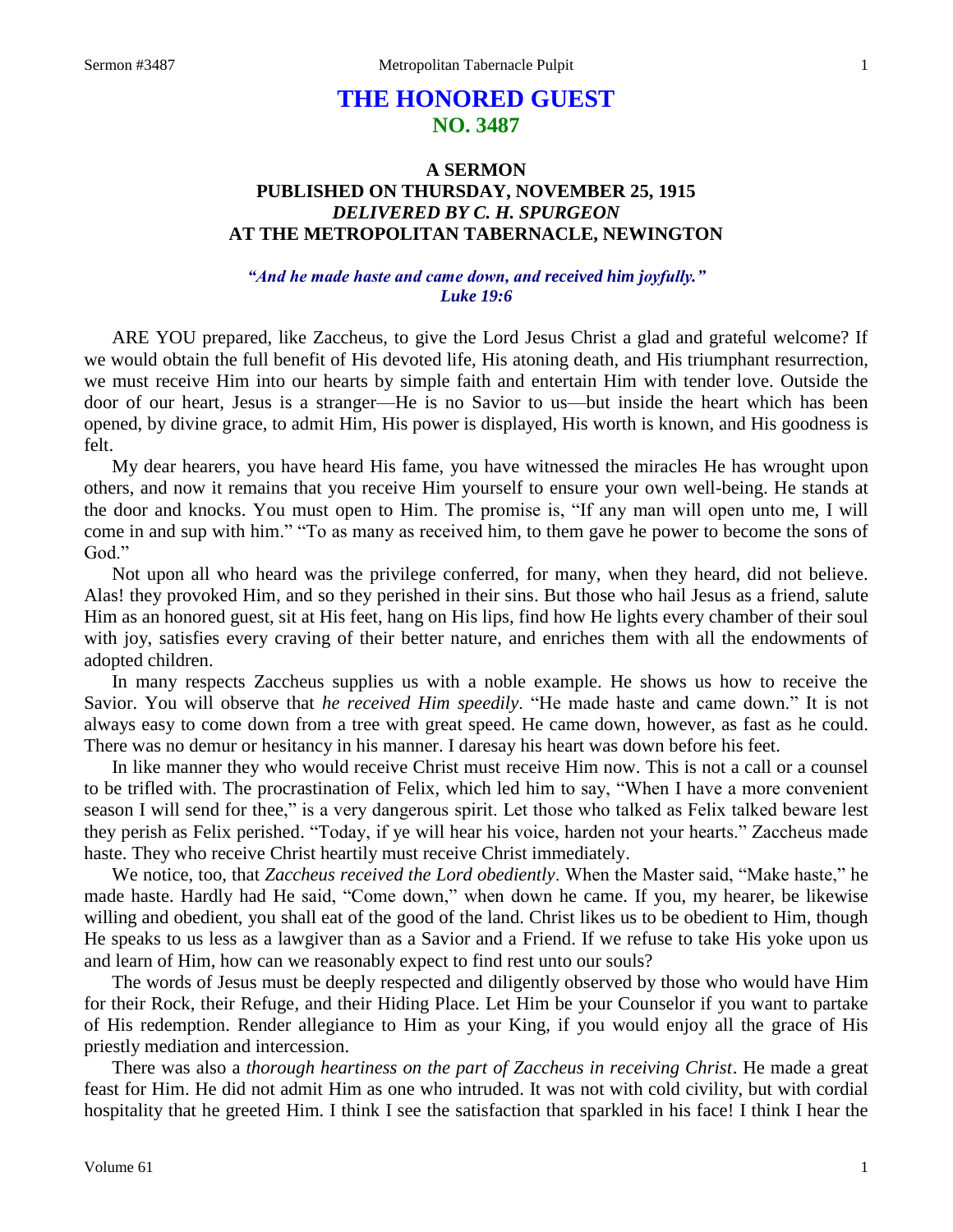salutation that leaped from his tongue, "Come in—come in, my gracious Lord. Never did my house entertain so welcome a guest as You are!"

Would you receive Christ, you must throw the doors of your heart wide open. Then your eyes, your lips—every muscle of your body will express your earnestness. Your whole spirit, soul and strength will be stirred to enthusiasm if you know His worth and feel the honor He confers on you. A man who finds a treasure hid in a field will congratulate himself on his good fortune. A woman, when she embraces her first-born child, will dote on him with exquisite fondness. Shall no strong emotions prove our sincerity when we receive the Lord of Life and glory?

And mark you, too, this Chief of the Publicans *received Christ spiritually*. His convictions were in keeping with his conduct. When he distributed his goods to the poor, and made a bold confession of his faith before his fellow men, there was proof positive that Christ had not only crossed the threshold of Zaccheus' house, but had also penetrated the chambers of his heart.

Ah! beloved, it is useless to receive Christ nominally, professionally, ceremonially, or with rites and ceremonies, to do Him empty homage. By a sincere reception of Him who was sent of God, your nature, your disposition, and your habits will be transformed from what they were, and conformed to what He is—and the change will be conspicuous, for if you are in Christ, and Christ be in you, all will become new.

A prominent feature, however, so distinctly stated that it should not be carelessly overlooked was this, that he received him joyfully. This was crowning evidence of the purity of his motives and the artlessness of his actions. In such mirth there could be no guile. Ask now, *Why do not all men thus receive Jesus Christ joyfully? How is it that some men receive Him with such exuberant joy? In what ways do those show their joy who have thus received the Master?*

### **I.** WHY IS IT THAT ALL MEN DO NOT RECEIVE CHRIST JOYFULLY?

This is our first question. They need Him, all of them. There is no difference in this respect. Whether Jews or Gentiles, they are all sold under sin. God has concluded the whole race of man in unbelief. He has shut them all up in condemnation. There is no escape from the universal doom except by the way of the cross. Jesus Christ comes to save—comes with pardon in His hands, with messages of love, with tokens of favor—yet most men bar the doors of their hearts against Him. There is no cry heard in their souls, "Lift up your heads, O ye gates! and be ye lifted up, ye everlasting doors, that the King of glory may come in."

Instead thereof, there is a sullen cry, "Come prejudice. Come unbelief. Come hardness of heart. Come love of sin—bar ye the doors and barricade the gates lest, perhaps, the King of glory should force an entrance!" Men treat the Savior as they would treat an invader who attacked their country. They seek to drive Him away. They would fain be rid of Him. They cannot endure His presence. Nay, they can scarce endure, some of them, to hear about Him in the street. Why is this? The chief reason *lies in the depravity of man's nature*. You never know how bad man is till he comes in contact with the cross.

Although the crimes of savage, uncivilized men may appear to you far more heinous than any that are committed in our favored country, where just laws are for the most part enacted, and opportunities of education generally enjoyed, yet the propensity to do that which is evil in the teeth of a knowledge of that which is good, the subtlety of perverting truth in the clear light of divine revelation, the perfidiousness of that foul ingratitude which can betray the most tender friendship, are never so painfully illustrated as in view of the Crucified.

To despise the name of Jesus, to reject the love of God, to conspire against the Ambassador of peace, to take the inhuman, devilish counsel—"This is the heir; let us kill him!"—this was the last offense of the wicked husbandmen in the parable. Nor does the parable exaggerate the treachery. For this is the greatest offense of human nature, when it says, in effect, "This is the Incarnate God, let us reject Him. This is the Word made flesh, let us traduce Him. This is the Father's beloved Son—let us betray Him." Oh! Human Nature, how blind must be your heart, how seared your conscience, not to see the beauties of Christ! How base must you be to despise the love and tenderness of such a Savior!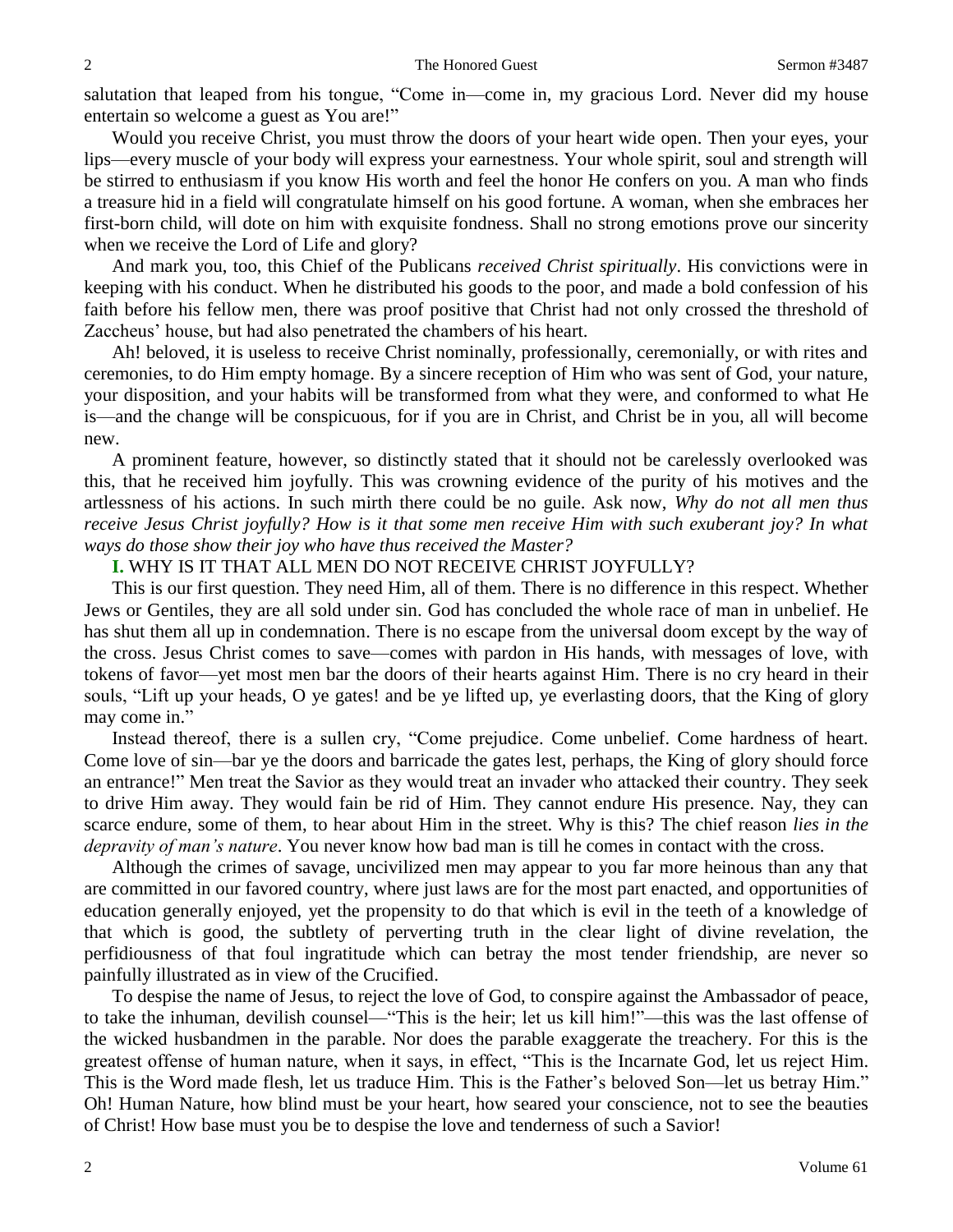#### Sermon #3487 The Honored Guest 3

Were we to select secondary causes, however, which spring out of this deep-seated depravity and discriminate between the various classes of offenders, we would say that *many men reject Christ instead of receiving Him joyfully out of sheer ignorance*. For this ignorance there is not much valid excuse. There are thousands of persons, even in this highly-favored, greatly-enlightened country, who really do not know what the Gospel means. The knowledge of salvation is within their reach, but they have no desire to acquaint themselves with this best of all the sciences.

We are all sinners, they say, but they do not know what they mean. In the jargon of general confession, they lose sight of their own personal transgressions. The plan of salvation by a Substitute, which is the gist of the whole matter, never dawned on their understanding. They do not know the great truth that Jesus took our sins and suffered for us in our room, and in our stead, that justice might be satisfied, that mercy might be magnified, and that we sinners might be liberated.

Hence it comes to pass that whosoever trusts in Christ is saved. Being ignorant of this, they are still depending upon their own works, merits, and professions—or they are relying upon their baptism, their confirmation, or their identification with some ecclesiastical system by means of some outward ceremony, instead of understanding that salvation is by faith, a thing of the heart in the spirit, and not in the letter.

This ignorance of the blessed Savior prevents many from receiving Him joyfully. So was it with the woman of Samaria—hence the Savior said to her, "If thou hadst known the gift of God, and who it is that speaks to thee, thou wouldst have asked, and he would have given thee living water." Lest you perish through lack of knowledge, brethren, do entreat the Lord so to guide you in the reading of Scripture, and in listening to the exposition of Scripture, that you may get a clear understanding of the way of the Lord. "That the soul should be without knowledge is not good," for ignorance is the parent of many infatuations.

To refuse attention, to resist evidence, to rebut exhortation, in the instance of full many exhibits *a spirit of gross unbelief*. They will not believe in Jesus. They will not acknowledge Him to be the Son of God—they will scarcely believe that the man ever lived who had a right to the homage which His few disciples offered Him. The atonement they look upon as an old wives' fable and they account the resurrection from the dead as an idle dream. I will say but little of their excuse.

They are not open to conviction. They live in darkness because they have barred every window of their soul against the light. The precious doctrine of Christ bears on its face the genuine stamp. Its authenticity is graven upon its very forefront. Their stolid disputations cannot diminish its value or its virtue. They wrong themselves when they denounce or disparage the truth of God as it is in Christ.

Others are actuated by *a positive aversion to the Savior*. They have no sinister reflections to cast on the story of His life, the purity of His manners, the holiness of His character, or the benevolence of His mission, but they do not desire to be saved from their sins—they rather enjoy reveling, unrebuked and undisturbed, in the gratification of their own sensual propensities.

They do not want to be saved from drunkenness. They would rather go on with the drink. They do not want to be saved from the lusts of the flesh—they would sooner pamper its gross appetites. They do not want to be saved from pride or self-confidence—they would rather indulge their towering ambition. They do not want, in fact, to have a divorce proclaimed between them and their sins—they would sooner discard the high obligations of the divine law and act upon the expedience of the life that now is, than forego a pursuit or a pleasure in hope of eternal life.

Hence they cannot bear the name of Jesus! They recoil from it, unable to conceal their antipathy. Religion is not merely insipid—it is positively nauseous to them. The singing of a hymn in the house would put them out of temper. Did their wife or their child mention the cross of Christ, or faith in His precious blood, they would either sneer and ridicule with unseemly jest, or else their temper would boil over with malice and wrath.

The Lord pluck that black heart out of you, man! The Lord give you a new heart and a right spirit. You will have to bend or else to break. If you will not turn, you will burn. If you do not repent of this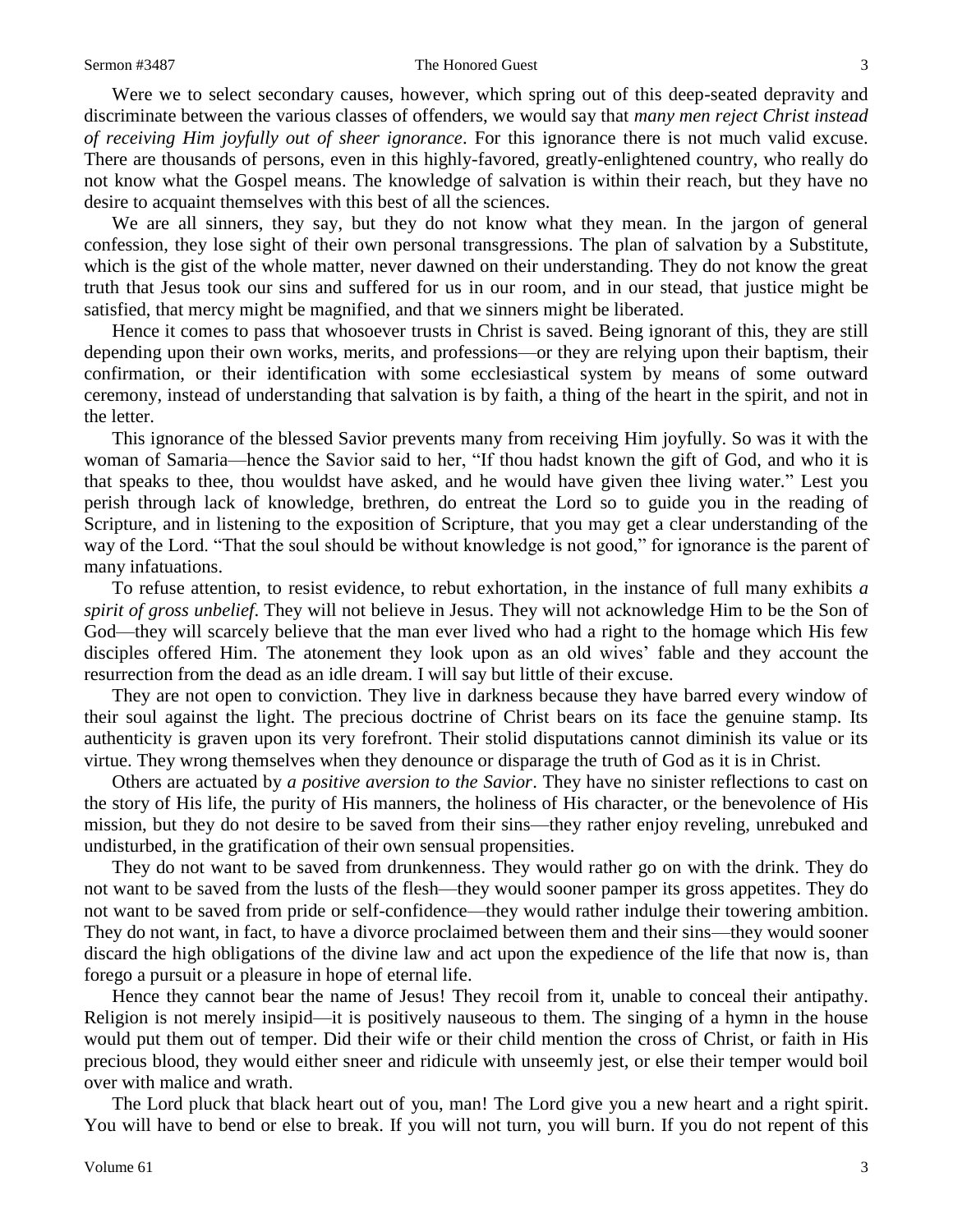hatred of Christ now, you will feel remorse enough for it hereafter. In the day when He comes in the clouds of heaven to judge the quick and the dead, you will seek in vain to elude His eye or escape from His wrath.

You will find that the reason for not receiving Christ in many others is the fact that *they are worldly, and eaten up with too many cares*. A pitiful apology and very perilous! Such paltry forgets will bring poignant regrets. The hour of death can do little to rectify the years of life misspent. Not then can you seek God, if you have never sought Him before. Oh! you are taken up with the farm and the merchandise, with your daily labors and diversions, your losses and your gains heaping up, not knowing who shall inherit. These canker worms eat up your souls.

Would that men were not such fools as to be always providing for this poor tenement of the body, while they neglect the precious jewel it encloses—their immortal soul—occupied with trivial personalities, while reckless of their real estate. They are crying, "Buy, buy," in Vanity Fair, while the Lord of Life and glory passes by. Yet they heed not. Talk of the main chance, but they miss the wise choice. They sell gold for dross—they lose their souls and get perdition.

Still more inexcusable, I think, are those who reject Christ because *they are taken up with the world's frivolities.* Some people live in a whirl of fashion, where repentance would be accounted vulgar. Not in sportive gaieties, but in pensive solitudes do penitence and contrition find room for exercise. Ridiculous as it may sound, some people are far too genteel to believe in the Lord Jesus Christ. He is fit company, in their esteem, for publicans and sinners, but into their drawing rooms were He to enter He would soon be expelled. They want Him not in the upper circle of the *haut ton—*neither would He be kindly received in the lower circles, among the frequenters of music halls and dancing saloons.

Ah! no—as of old, so now—"There is no room for Him in the inn." The world is ready enough to welcome actor, singer, dancer, punster, anyone who can amuse them. But as for Christ, who stands with bleeding hands and cries, "Come unto me and I will give you rest," they despise Him. They miss the soul of beauty for meretricious charms. They turn from the source of real joy to indulge in giggling laughter. They spurn the real and leap after the shadow. They forsake the overflowing fountain and fly to the broken cisterns that can hold no water.

Ah! brethren, this is a miserable spectacle. It is a dreary sight to see a sinner despising mercy, a drowning man rejecting the lifebelt, a sick man declining the physician, a man entering the gates of death refusing life and immortality. Oh! sin, how you have fooled men. How you have made them hate themselves and act cruelly to their own souls! What suicides they commit! What a sacrifice of their noblest nature! They go down to hell with a verdict of *felo de se*. O Israel, thou hast destroyed thyself! You have destroyed yourself! They reject Him shamefully whom they should have received joyfully. They carry out their own will and they perish in their willfulness.

And now we ask in the next place—

### **II.** WHY DO SOME MEN RECEIVE HIM JOYFULLY?

The answer is simply *because grace has made them to differ*. Grace has subdued their stubborn will, illuminated their darkened understanding, changed their depraved affections, and made their whole mind to judge of things after a different fashion. Do not suppose that we who have received Christ were naturally any better disposed to Him than others. Oh! no. If, when the seed was sown, we were like the honest and good ground in which it took root, there had been a previous tillage upon our hearts to make them ready, we should not have been found willing had it not been the day of God's power. I think we all unite in saying—

> *"'Twas the same love that spread the feast That sweetly forced us in;*

> > *Else we had still refused to taste, And perished in our sin."*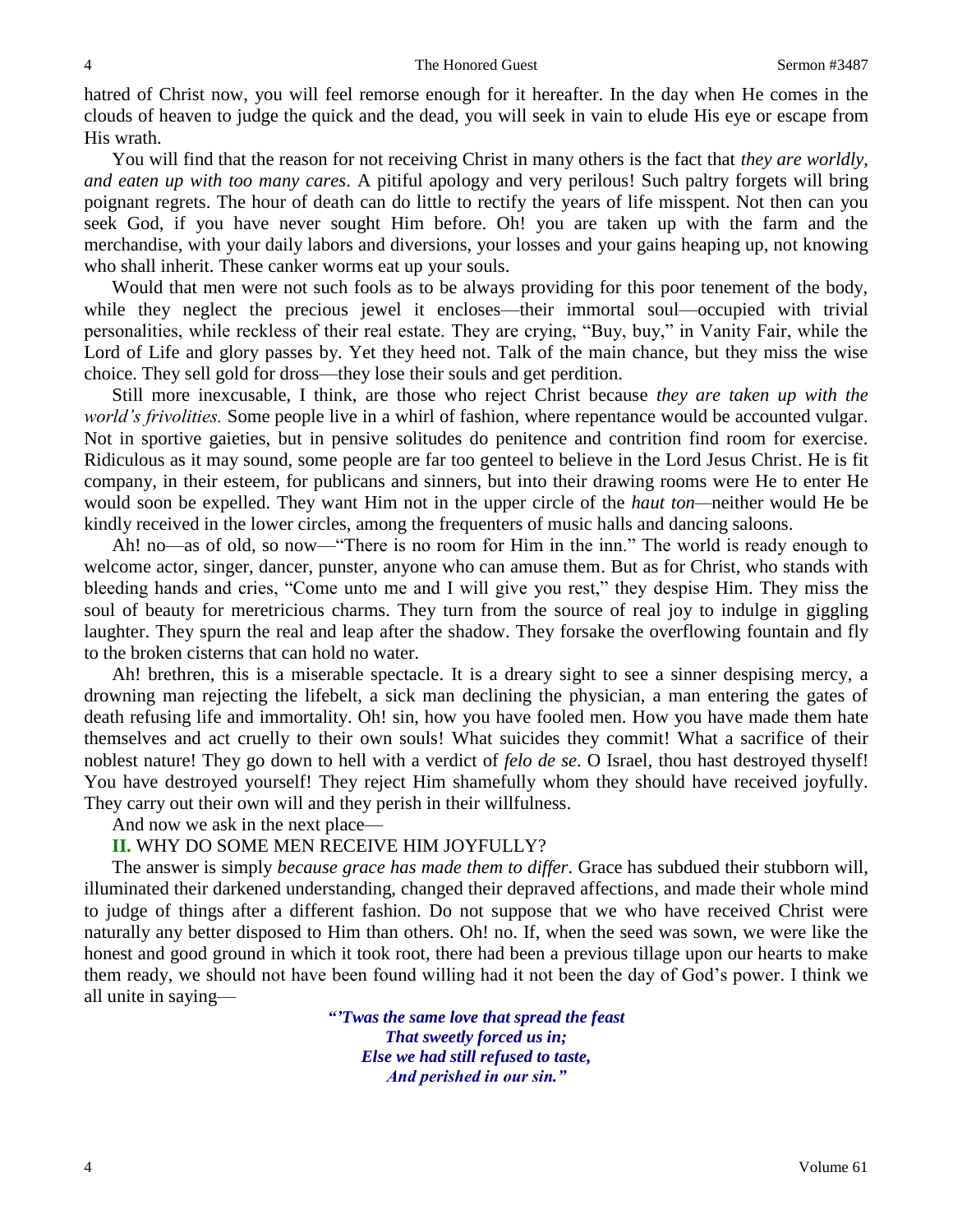#### Sermon #3487 The Honored Guest 5

As for the reasons and inducements which prompted us to receive Christ joyfully, I may speak very plainly for myself. *I received Christ because I could not help it*. I was at my wits' ends. I think no man ever flees to Christ for refuge, or seeks shelter in the Port of Gospel Peace until he is quite certain that every other harbor is shut up. We make Christ our last resource. We try everything else—grand resolutions to do good works, or to attend gorgeous ceremonies, trivial formalities, or paltry superstitions—anything—the silliest conceit or the emptiest quackery. We go the round of folly before we discover the path of wisdom.

At length I must go to Christ, or else woe is unto me if I win Him not. Helpless and hopeless, in sheer distress we cry out, "Give me Christ, or else I die." Henceforth He is not merely our choice, but a positive necessity to us to have Him as our hourly, daily, and eternal portion. Oh! the strait unto which I was brought when I received Christ. It was Christ or death. Salvation by Christ, or damnation without Him. I received Him because I could not help it. I had no alternative.

How many of you are in the same dilemma? How many of you will fly to Him in similar destitution? Driven before the tempest, catching a glimpse of the lighthouse, you cry out—

### *"Jesu, lover of my soul Let me to Thy bosom fly."*

Well may we receive Christ joyfully since He works such wonderful changes in us, and so beneficent. He cheers the grievous past. It was all black and threatening with the memory of our provocations. He sprinkles His blood upon it and now it becomes bright and beaming with mementos of the lovingkindnesses and tender mercies of the Lord. He illuminates the present.

There was nought but gloom and black despair till He shone as the light of life in our dwelling. Then life and salvation dawn upon us like the dayspring from on high. He disperses the clouds that hung over the future. The outlook was dark and threatening till Jesus came, bright and glorious, and discovered a hereafter.

Beyond the black river of death we now discern the gleaming of the spirit land, and the place of meeting where we shall see His face. Thus, when Jesus comes into the heart, the three realms of the past, the present and the future all glow with light. When the sun rises, the hills, and valleys, and rivers, above and beneath, are all sown with orient pearl.

Right joyfully do we receive Christ because *He comes into our hearts with such gracious offices*. He came as a Priest to put away sin. Who could but be glad? He came as a King. Who would not receive such a monarch with sound of trumpets and flaunting of banners? He came to us as a Shepherd. Shall not the flock of His pasture be glad of the sight of Him? He came as a dear and tender Friend—does not His sweet sympathy excite any joy?

Think, too, of the yet more endearing relationship in which He came. He came as a Husband and our souls are married unto Him. Blessed Bridegroom! Thou adorable Savior! You have engrossed our heart and won our love. Does not the bride rejoice when the husband comes home? Is there not gladness in her heart when the nuptial day approaches? Oh! well, well might we welcome Christ when He comes, dressed in such robes and wearing such offices as these!

When He came, He came with such wondrous blessings—pardon and peace, justification and acceptance, sanctification and honor, wisdom and righteousness—all these. And now He proclaims Himself to be our Protector. His paths drop fatness. He makes rich and adds no sorrow. Such as find Him find in Him such wealth of goodness—deep, mysterious, unknown—as far exceeds earthly pleasure, all worldly fortune.

Surely on the lowest ground we might afford Him the loftiest welcome. Even churlish Laban received Eliezer with courtesy when he saw the presents he brought—the bracelets, and the earrings, and the jewels, and should not we receive Jesus when we mark those costly gifts in His hand—the purchase of His own blood which He freely gives to those who receive Him?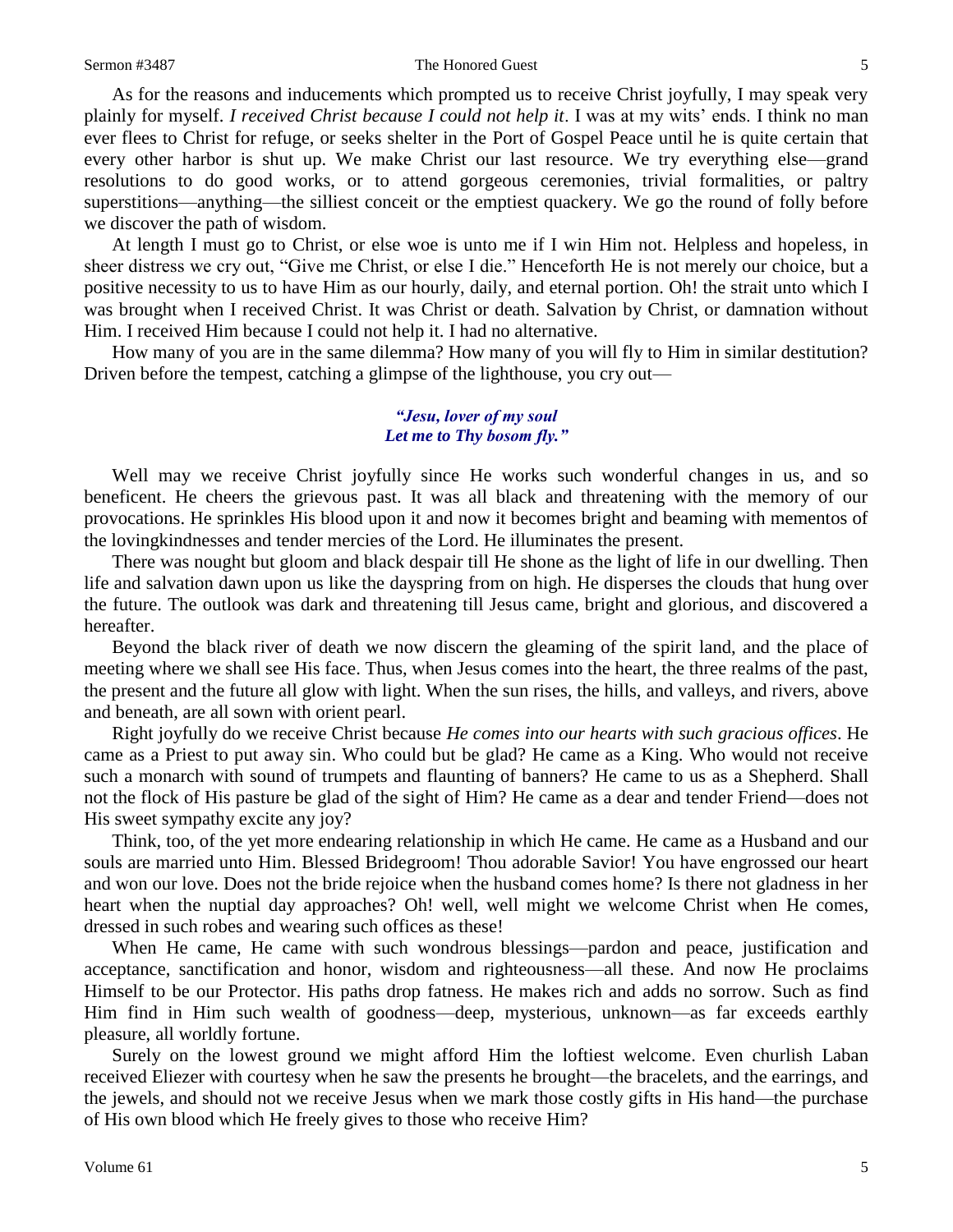And shall we not receive Him joyfully *because He comes in such blessed spirit*? He upbraids not. He was all gentleness, meekness, grace, when here below—though of divine pedigree—the Only Begotten of the Father, full of grace and truth. Should we not then receive Him with sound of the trumpet, with the psalter and harp, yea, and with joy of heart unspeakable?

Let me add that the better we know Him, the more joyfully we receive Him for His own sake. Oh! I could stand here and weep to think that I do not speak better of my Lord and Master. Truly I know more of His grace and goodness than I should ever be able to tell. I trust you can say the same. It is one thing to know the sweetness of His savor, and quite another thing to have to tell that savor to others

There is no exaggeration in the language of the spouse when she says, "Yea, he is altogether lovely." Such as receive Him with their hearts, will find that the most rapturous expressions that saints have ever used do not exceed, but fall infinitely short of the delight, the heavenly joys, which He brings into the soul.

If one might choose a heaven upon earth, it would be to rest forever in quiet meditation upon the beauties of His Person, the perfection of His character, the power of His blood, the prevalence of His plea, the glory of His resurrection, the majesty of His second advent. Everything about Christ is delightful. There is not a truth He ever teaches but is fragrant with choice perfume. There is not a word He utters but smells of myrrh, and aloes, and cassia, out of the ivory palaces from which He came.

If you have not received Christ, my dear hearer, you have missed the brightest feature of divine revelation. For a foreigner to visit England and never see the Metropolis of London, for a man to have lived in the world without ever seeing the sun, for one to have beheld tables spread with the most sumptuous provisions, but never to have tasted any of them—in any such case there would be little cause for congratulations.

So you do not know what life is—you are dead to all its charms. You do not know what light is you have only dwelt in the shade, or in the twilight at the best—if you have not beheld the Savior, entertained Him, and tasted that He is gracious. You have missed the cream. You have been stopping outside in the farmyard feeding with the swine. You do not know what the fatted calf is, upon which the children feed at the Father's table. You have been a dog, satisfied with the bones, not knowing the fatness and the marrow of true life.

But the Christian, dear friends, finds Christ to be so inconceivably precious, such a fountain of delight, such a river of mercy, that when he receives Him, he receives Him joyfully—and the longer he knows Him, the more joyful he is to think that he ever received Him at all.

And now, such being the reasons why some receive Christ joyfully, let us ask—

**III.** HOW DO THEY SHOW IT? IN WHAT WAYS AND BY WHAT MEANS DO THEY EXPRESS THEIR JOY?

I have known some who have taken very strange ways of showing their joy. They have been inclined to stand up and shout in the very place where they found the Savior, while others could only sit still and water the floor with their tears, feeling as if for the next week or two they did not want to look anybody in the face, but just in solemn silence of the mind to revel in the company of their adorable Lord.

We do not wonder that some people show a little strange enthusiasm when they first come to know Christ. It is no marvel. When a man has been in prison for months, he may well be a little demonstrative in his joy on obtaining his liberty—so when a soul has been under the burden of sin and bound with its galling chain, he may well leap, as Bunyan tells us his Pilgrim did when the burden was loosed off him and rolled away.

Yet there are other and better ways of expressing satisfaction and pleasure than these which have much of the flesh, much of the natural disposition about them. Though not to be condemned, still they are not to be commended. A better way of showing that you have received Christ joyfully is by *turning out His enemies*.

When you receive Christ in at the front door, you must not keep the devil in the back parlor. Every traitor sin must be ejected when the Great King takes up His residence in your heart. The thorough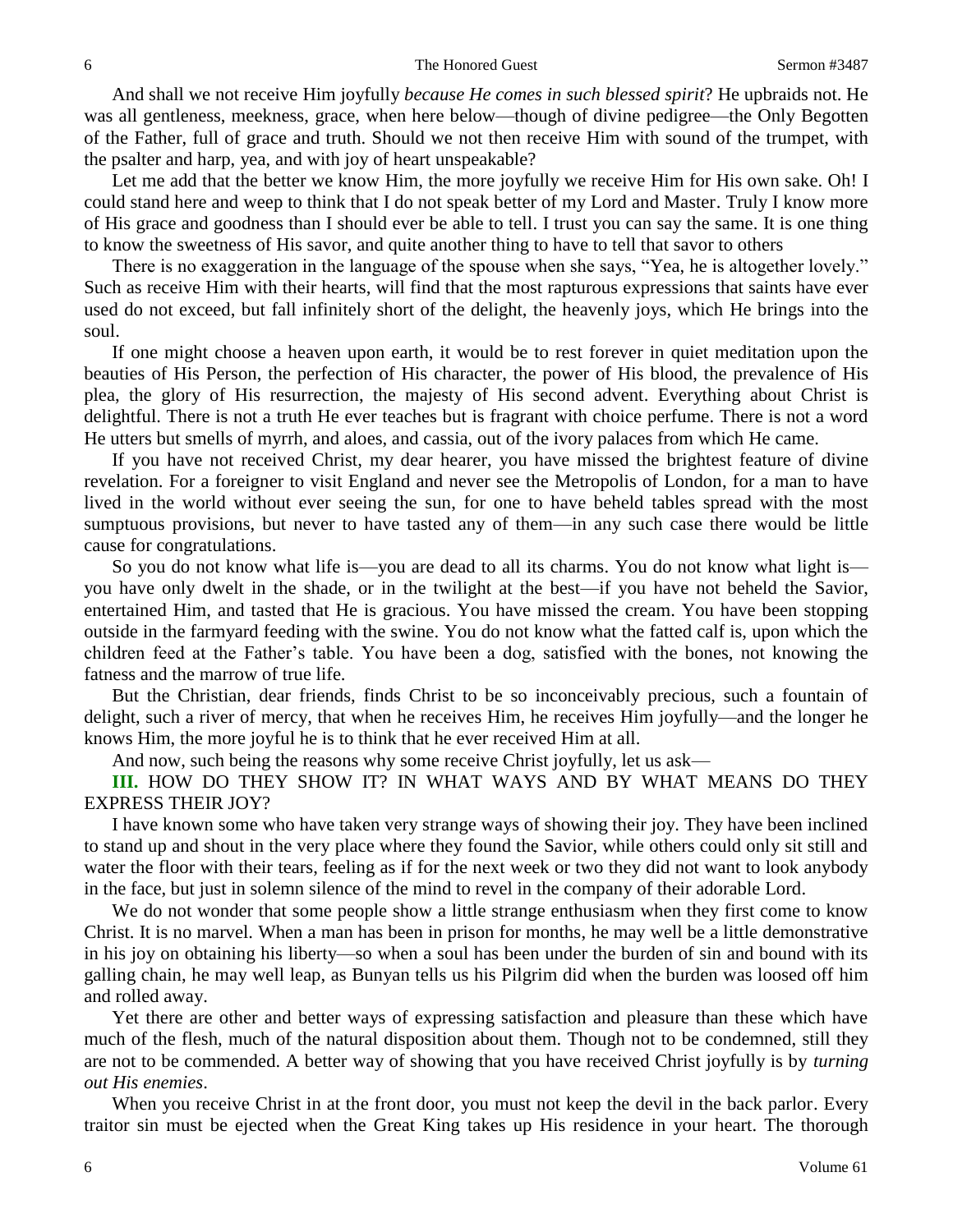cleansing of your house from every defilement is the smallest tribute we can expect you pay in deference to your royal Guest. The soul that receives Christ joyfully, sighs and groans because it cannot make, as it would, a clean sweep of its sin. I know you do not love Christ if you cling to your sins. If you love Christ heartily, you will put away your iniquities—

> *"The dearest idol I have known, Whate'er that idol be; Help me to tear it from its throne, And worship only Thee."*

And when you do receive Christ joyfully, *you will be eager to obey His instructions*. Like Zaccheus, you will ask, "Lord, what wouldst thou have me do?" Christ was going to Zaccheus' house, and you know what people say when they have a guest they are anxious to please. They entreat him thus, "Now just do as you like. Consider yourself at home. Whatever you want, ask for, only tell us what we can do to make you happy, and we shall we glad to do it."

This is how every cheerful holy soul deals with Christ. He says, "Lord, tell us what You would have me do. Only let me know Your will—tell me by Your Word, by Your minister, by Your Holy Spirit. Work in my own heart personally—teach me Your way, and oh! my God, my heart shall be glad to conform to Your wishes." Have you all done this? Have you been obedient to all the Savior's commands, or have you sought to observe them? If you have, this should be an evidence of your receiving Him joyfully.

Another proof of our joy in receiving Christ is *receiving His people*. This, in more ways than one, He has made the test of attachment to Himself. "Love one another." "Feed my lambs." "If ye have done it unto one of the least of my brethren, you have done it unto me." Just as Laban said when he took in Eliezer, "There is room for thee, and room for the camels," so let there be room in our hearts for Jesus.

There will be room for some of these poor troubled ones, these burdened saints. They may not always be pleasant company, but we shall be willing to receive them, and to join with them because of their Master. Now, dear friends, if you are a Christian, and have received Christ, unite yourselves with His people—make a profession of your faith, come out and join the people of God—and do not be ashamed with them to suffer the reproach of Christ.

And if you have received Christ joyfully, *you will love His cross*. I mean not only the cross which He had to carry, but the cross which you now have to carry for Him. You will count it a great privilege to suffer reproach for His sake. You will love the cross. "No cross, no crown," is an ancient motto, but it is just as true today as it was a thousand years ago. The faith that Moses illustrated, you will follow, counting the reproach of Christ to be greater riches than the treasures of Egypt. If you receive the Master in good part, you will say, "Come in, my Master. Come in, and bring Your cross, too, and I will bear it cheerfully, for Your sake."

Moreover, you will prove the grateful welcome you give Him *by wishing that other people may receive Him joyfully too*. I cannot believe you know my Master if you do not wish to make Him known. Were you cured of some sad disease and met with a sufferer as bad as you once were, your tongue would be quick to tell him of the medicine that can cure him.

And surely, if you have been saved from the damning power of sin by Christ, you will want to be telling it to the sons of men that there is balm in Gilead and that there is a physician there. Perhaps you cannot preach. Possibly not half a dozen people might be edified were you to try. But you can talk to a neighbor. You can speak with your children.

I was pleased today, in reading the life of John Wesley's mother, to notice how she set apart Monday to speak to one of her daughters, Tuesday to speak to another, Wednesday to speak, as she says, "to Jack," meaning John Wesley, and Thursday to speak to Charles—so that they each had a day—and there was an hour each day given to speak to each child about the affairs of the soul.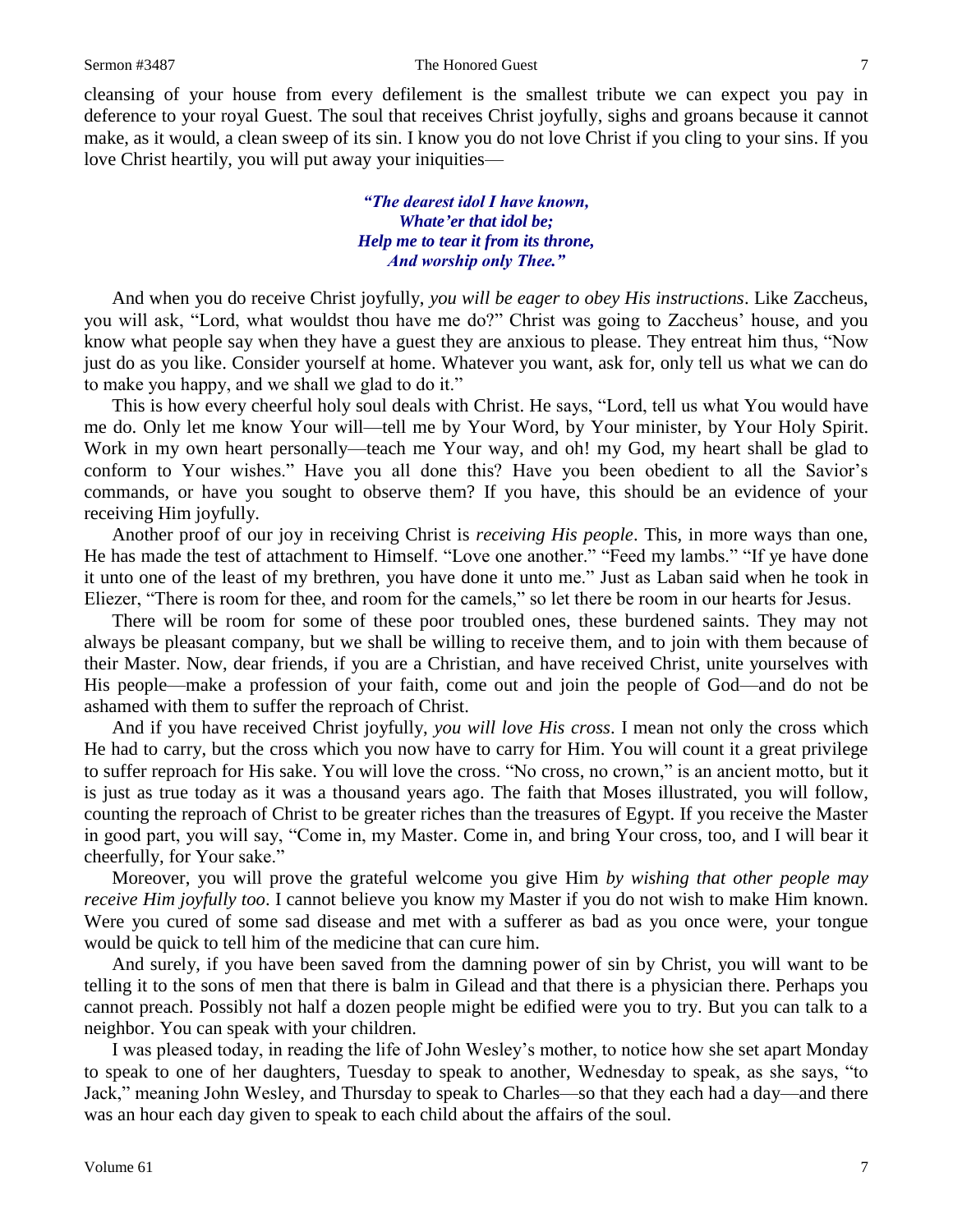That is the way to win the children for God. Depend upon it, reader, the blessing of God, the Holy Spirit, if we experientially know the joy of religion ourselves, will be the means of much good to others, if we make it a point to "tell to sinners round what a dear Savior we have found."

May the Lord, in His mercy, call you as He called Zaccheus. May many of you receive Him joyfully as Zaccheus did. Seek Him and He shall be found of you. Trust Him—He will not deceive you. Cast your soul upon Him—He will be as good as His Word. Mark His promise, "Him that cometh unto me I will in nowise cast out."

Faithful is He that gives you this grateful encouragement. Believe in the Lord Jesus Christ now, and through countless ages you will look back upon this fleeting hour with joy unspeakable, perennial—with gratitude that eternity cannot exhaust. Amen.

### **EXPOSITION BY C. H. SPURGEON**

### *MARK 2:1-14*

**Verses 1-2.** *And again he entered into Capernaum after some days; and it was noised that he was in the house. And straightway many were gathered together, insomuch that there was no room to receive them, no, not so much as about the door: and he preached the word unto them.*

We expect to see the crowd round the door, but there was not room, even for the doorway hearers, when Jesus Christ was preaching. There is an attracting power about the voice of Jesus. We may expect that if we will let Jesus speak in the ministry, and not speak too much our own thought and our own words, there will still be the same attraction about the Gospel. "He preached the Word unto them."

**3.** *And they come unto him, bringing one sick of the palsy.*

A paralyzed person—that is the exact word—one who could not come himself, but had a very anxious desire to come. They came to Him, bringing a paralytic.

**3.** *Which was borne of four.* 

Your neighbors agreed to lift him

**4.** *And when they could not come nigh unto him for the press,*

They had tried the door many times, but could not possibly enter.

**4.** *They uncovered the roof where he was:*

They, perhaps, went up the stairway of the next house, and then from one flat roof to another, till they came to the top of the veranda which sheltered Christ while He preached to the people in the court. They uncovered this roof above where He was.

**4.** *And when they had broken it up,*

For it does not seem to have been a very light structure, but to have required some labor. Yet they broke it up.

**4.** *They let down the bed wherein the sick of the palsy lay.* 

Where there is a will there is a way, and when there is no way a resolute will will make one. Better to come to Christ through the ceiling than not to come at all. Better to be let down to Him by a rope than not to be in His presence.

**5.** *When Jesus saw their faith,*

For He has a very quick eye to faith—and though we do not read that they had said anything and therefore, they had not expressed their faith—yet this bold and venturous action in breaking up the roof and letting all the dust fall about the Savior's head, not fearing that they should provoke Him, but trusting in His gentleness and patience, showed their confidence that they had only to get the man where Christ could see him, and good would come of it. "When he saw their faith."

**5-6.** *He said unto the sick of the palsy, Son, thy sins be forgiven thee. But there were certain of the scribes sitting there, and reasoning in their hearts.*